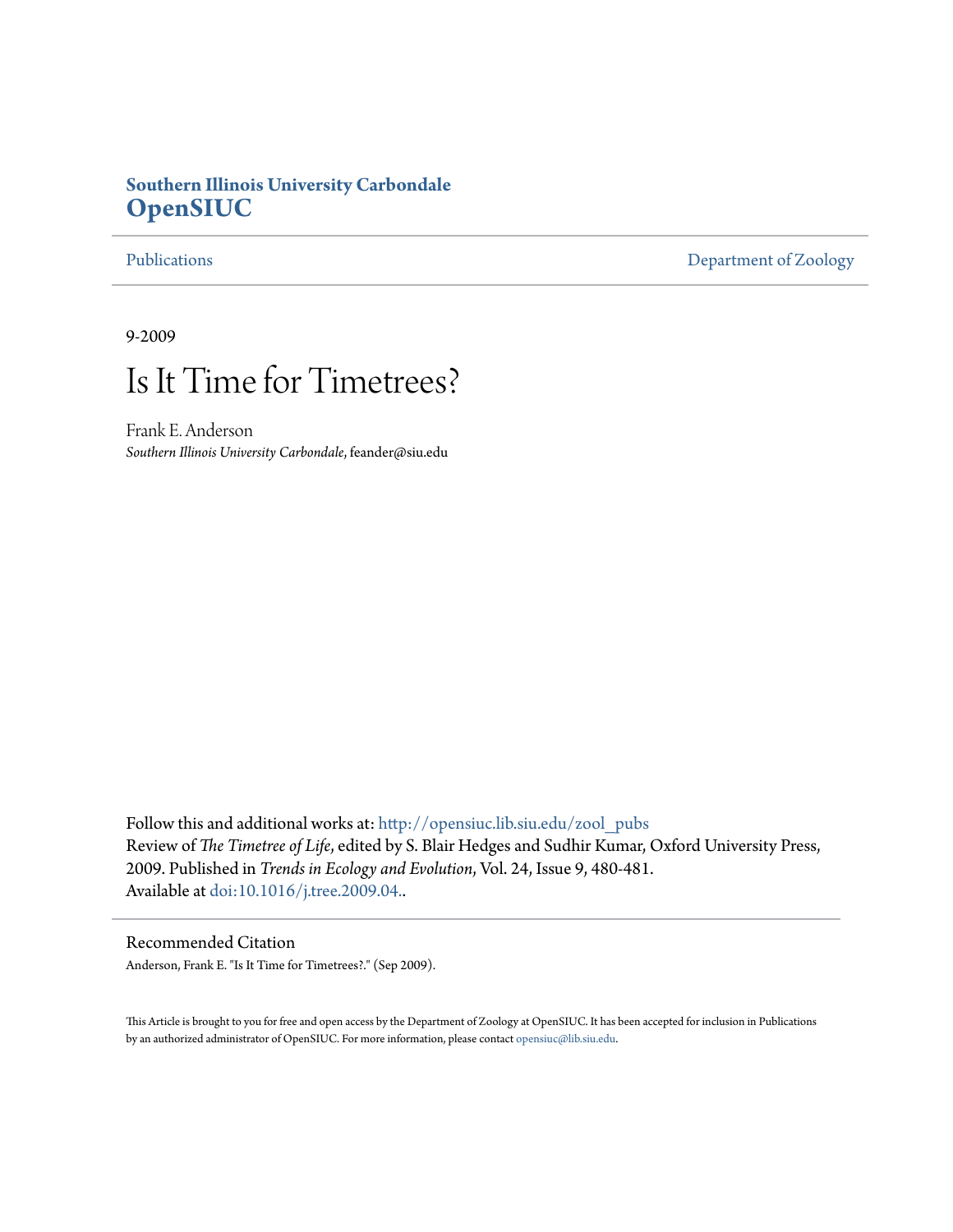Short Heading/Review Title: Is It Time for Timetrees?

**The Timetree of Life** edited by S. Blair Hedges and Sudhir Kumar, Oxford University Press, 2009. £100.00, hbk (576 pages) ISBN: 978 0 19 953503 3

Frank E. Anderson

Department of Zoology, Southern Illinois University, Carbondale, Illinois 62901, USA

Anchoring phylogenies to absolute time has been a major goal of systematists since Darwin, and efforts to do so have exploded with the rise of molecular phylogenetics. Unfortunately, numerous factors complicate these efforts, including how to model changes in the rate of molecular evolution [1,2] and how to incorporate fossil data [3], which constitute the primary bases of rate calibrations. Substantial progress has been made on these fronts recently, and the development of "relaxed clock" methods has been particularly important. However, the flexibility provided by these new methods comes at a cost—a wide range of date estimates can be generated from the same data by using different methods [4,5].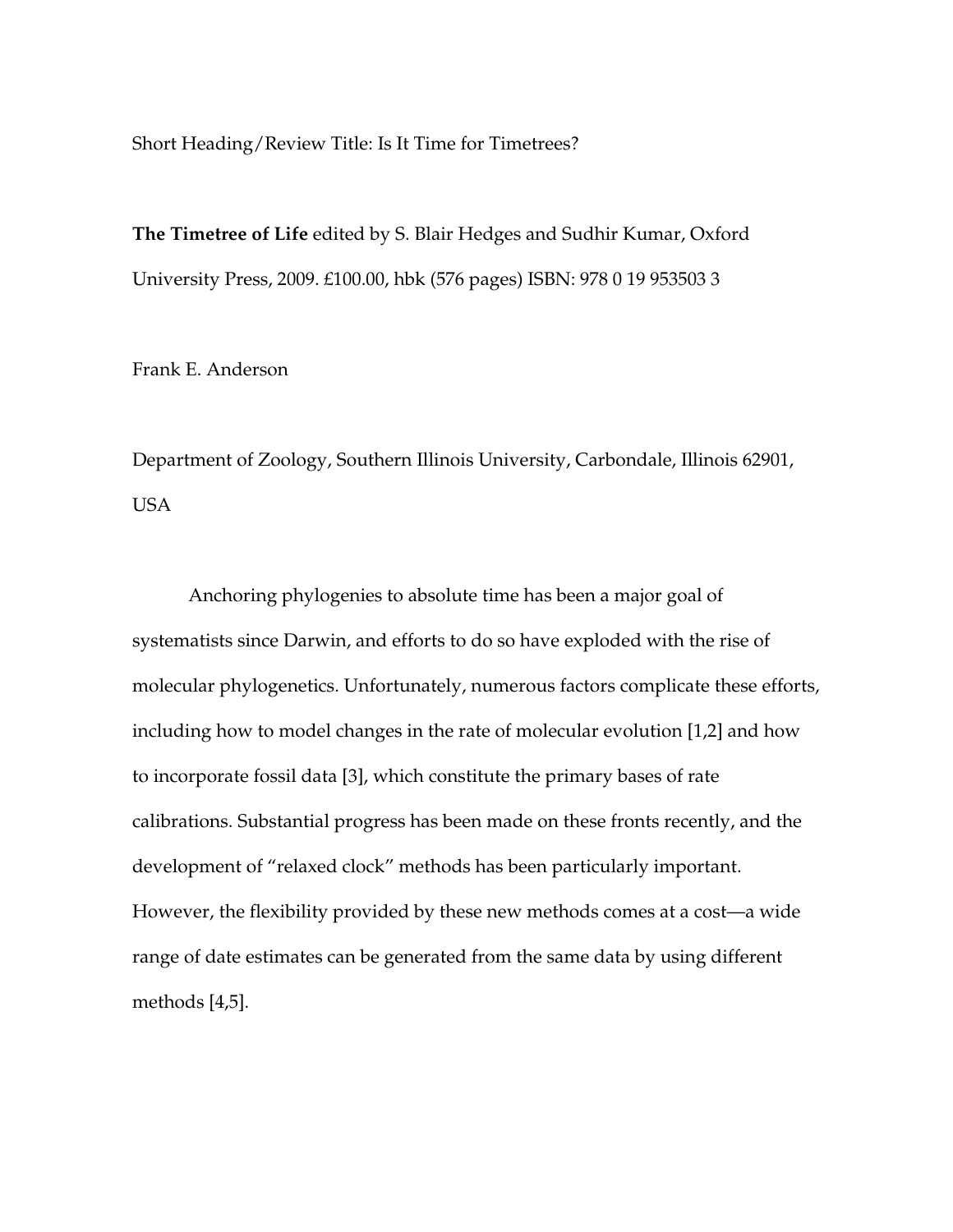Into this tumult comes *The Timetree of Life*, a volume edited by S. Blair Hedges and Sudhir Kumar. Hedges and Kumar have been major players in this field for nearly two decades, publishing divergence time estimates for a wide array of taxa [6] and generating some controversy in the process [7,8]. The book is split into two sections—an introductory section comprising overviews of the history, methodology and utility of divergence time estimation and a "Timetrees" section comprising taxon-specific chapters, each featuring an overview of the focal taxon and a dated phylogeny (a "timetree").

Some of the introductory chapters are valuable reviews of the uses of timetrees and of the methods used to produce them. For example, Benton *et al*. summarize the use of fossils to calibrate timetrees. This is a central issue in timetree estimation, but there has been substantial confusion regarding how fossil data should be used in this context. Fossils can certainly be used to provide upper bounds for divergence times—the divergence between the chimp and human lineages, for example, cannot have occurred more recently than the earliest hominid fossil. Lower bounds for divergence times can also be estimated using fossils, but this is not straightforward. Benton et al. address these issues, and also present minimum and maximum dates (and supporting fossil evidence) for 65 nodes across animal phylogeny. This chapter is a superb resource for zoologists, but it should also be useful to anyone interested in learning a paleontological perspective on timetree construction.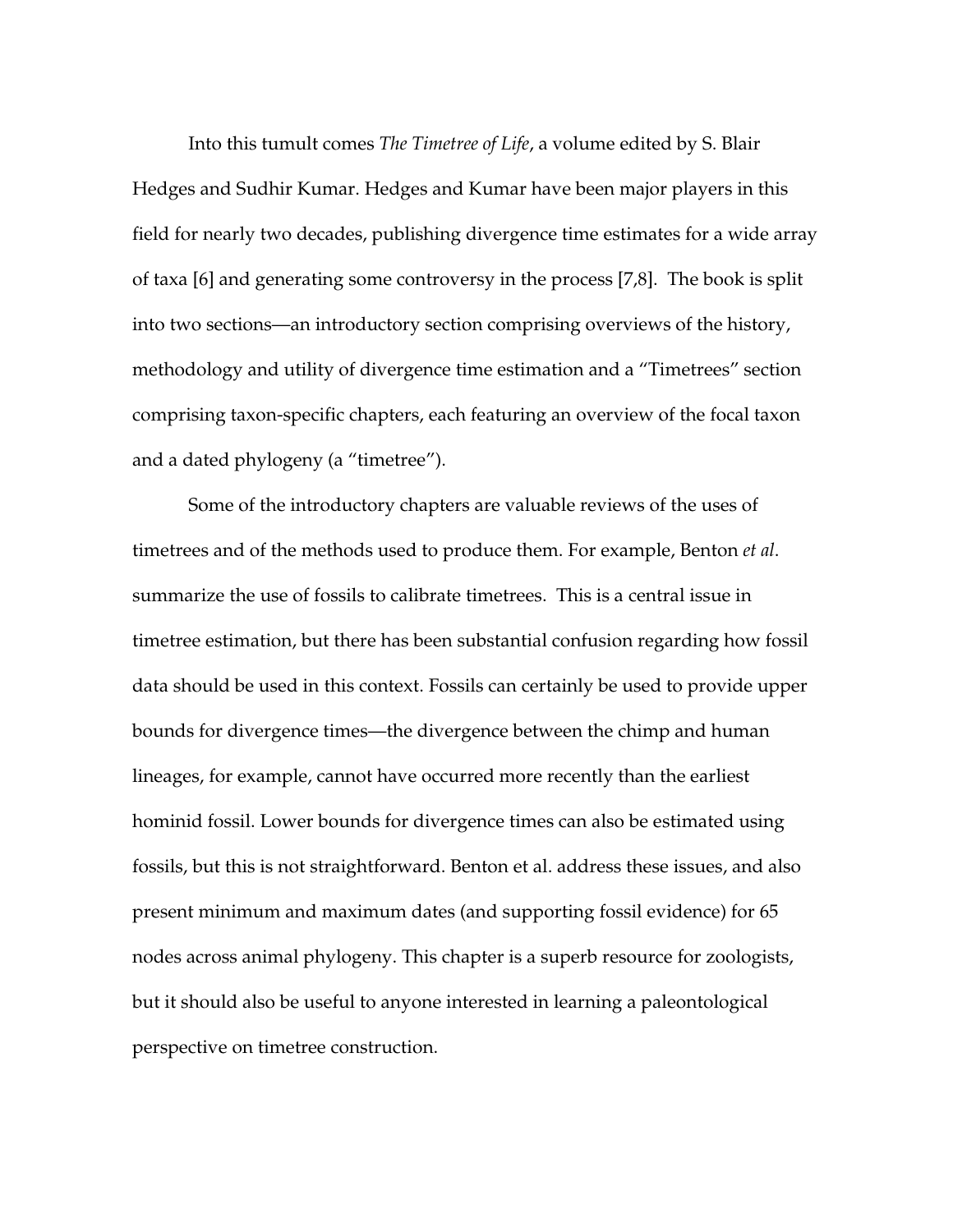Unfortunately, other introductory chapters are not so informative. Avise presents a brief synopsis of the potential uses of timetrees, but many of these uses will be obvious to most readers. By contrast, Gradstein and Ogg describe the methods used to develop the geological time scale, a process that is anything *but* obvious to most biologists. As such, this chapter could have been a fantastic primer, but instead I found it to be rather abstruse.

The timetree chapters, written by experts on each taxon, make up the bulk of the book. The taxonomic coverage of these chapters is understandably scattershot—vertebrates, plants and arthropods are well represented; fungi, microbes and most invertebrates less so. Some uniformity has been imposed (e.g., the timetrees are all in the same graphic format), but any edited volume covering so much ground will show some variation in depth and quality across chapters. For example, the amount of information on divergence times varies widely across taxa, so some chapters synthesize results from several studies, while others represent the first divergence time estimates for particular groups. Furthermore, some chapters include detailed explanations of the methods and the fossil evidence used, while others do not.

Is the time right for a compendium of timetrees? The editors argue that "the time *has* come, and that it is now". However, they also acknowledge the spotty taxonomic coverage, and note that advances in paleontology and molecular phylogenetics will have significant impacts on timetree development. All healthy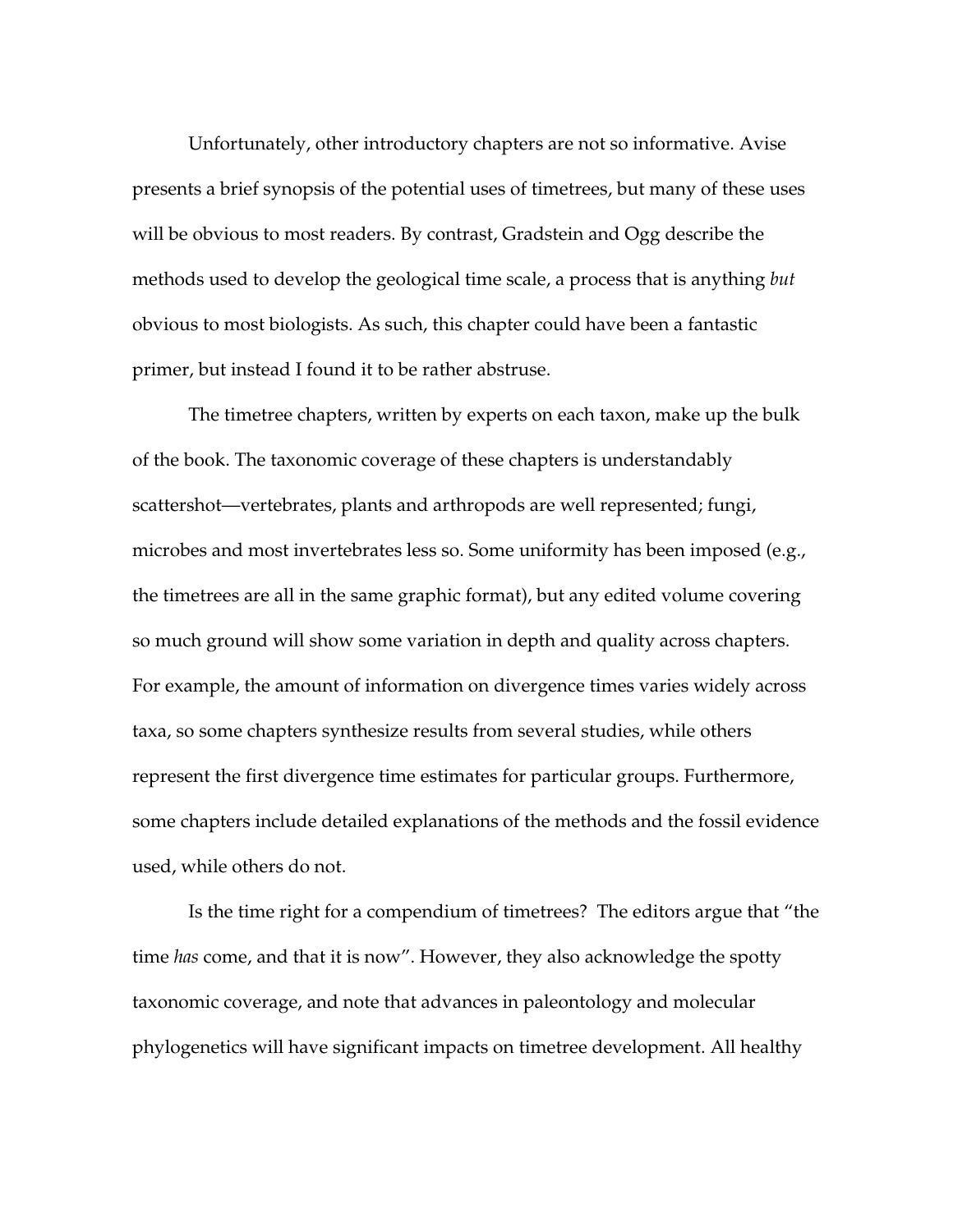scientific disciplines are in a similar state of flux, but "chronophylogenetics" is so vast and so rapidly developing that it will be a long time before a full Timetree of Life could be published. The editors are well aware of this challenge, and have initiated an online database (www.timetree.org) that can be updated in light of new data. In my opinion, this is a better way to present a continually evolving set of timetrees.

In short, I think the introductory section of this book will be a useful reference for many readers, and many of the taxon-specific timetree chapters are excellent syntheses of the relevant literature. I believe this book will be viewed as a landmark compendium in the history of timetree estimation. I must admit, though, that I await continued development of the online database more than I do a future, more complete volume of *The Timetree of Life*.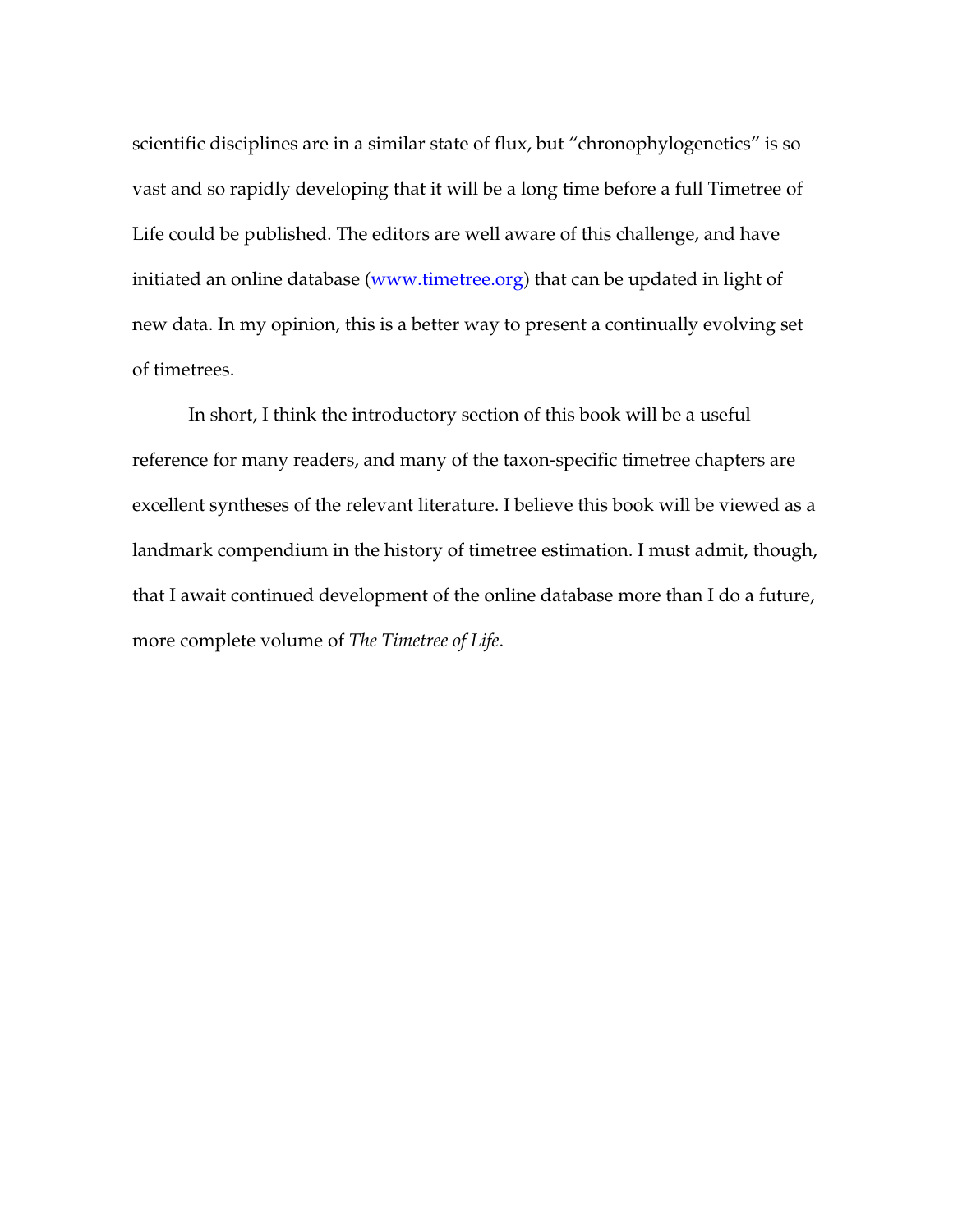### Literature Cited

1. Sanderson, M.J. (1997) A nonparametric approach to estimating divergence times in the absence of rate constancy. *Mol. Biol. Evol.* 14, 1218-1231

2. Thorne, J.L. *et al*. (1998) Estimating the rate of evolution of the rate of molecular evolution. *Mol. Biol. Evol.* 15, 1647-1657

3. Yang, Z.H. and Rannala, B. (2006) Bayesian estimation of species divergence times under a molecular clock using multiple fossil calibrations with soft bounds. *Mol. Biol. Evol.* 23, 212-226

4. Bromham, L. (2006) Molecular dates for the Cambrian explosion: Is the light at the end of the tunnel an oncoming train? *Palaeontol. Electron.* 9

5. Roger, A.J. and Hug, L.A. (2006) The origin and diversification of eukaryotes: problems with molecular phylogenetics and molecular clock estimation. *Philos. Trans. R. Soc. B* 361, 1039-1054

6. Kumar, S. and Hedges, S.B. (1998) A molecular timescale for vertebrate evolution. *Nature* 392, 917-920